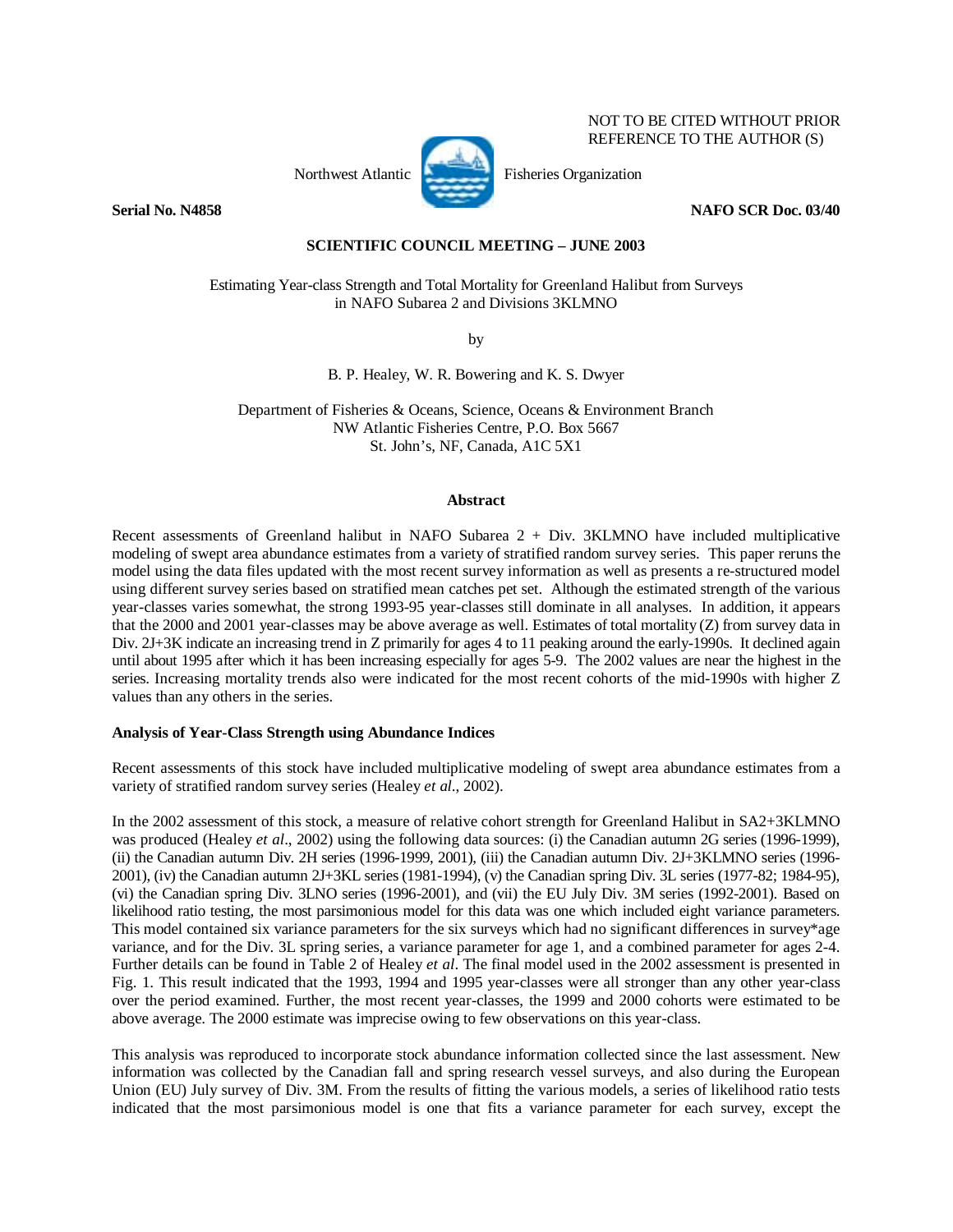Canadian 3L Spring Series, which had one variance parameter for age 1, and another variance parameter common to ages 2-4 in this survey. That is, the final model formulations for 2002 and for 2003 based upon survey abundance data are identical. The results of the updated model fit are given in Fig. 2. Estimated weights (not shown) are quite similar to those estimated in the previous assessment. The updated run estimates the relative strength of the 1999 and 2000 cohorts to be weaker than those in the 2002 run, although the previous estimates still lie within the error bars of the updated estimate. The additional data collected since the last assessment also permits estimation of the 2001 cohort. It too is estimated to be above average although with a large degree of error.

## **Analysis of Year-Class Strength using Mean No. per Set**

Two particular concerns were raised in evaluating the above analyses with respect to potential bias:

- 1) Some survey series incorporated in the analyses were highly variable with respect to annual coverage. In particular, Canadian surveys since 1995 had been expanded to cover a wider area of distribution especially, but not restricted to, deeper water. Using estimates of abundance from areal expansion therefore incorporated a potential positive bias in recent years.
- 2) None of the above series were continuous over the entire time period suggesting that the estimates from the past may not be strongly linked enough to fully represent true relative strengths over the entire period examined.

In order to reduce these potential biases, only series with extensive survey coverage were used, and all indices were based on stratified mean numbers per set in order to remove the effect of varying annual survey coverage. In addition, the longest continuous time series (the converted Canadian Autumn 2J+3K (1978-2002)) replaced the independent Engel and Campelen trawl series in this area.

The mean number per set (MNPT) indices used in this analysis are tabled by cohort in Table 1, and plotted for each survey in Fig. 3. Surveys included are:

- i) EU 3M (1992-2002) (Saborido and Vazquez, 2003),
- ii) Canadian Autumn Div. 2J+3K (1978-2002),
- iii) Canadian Autumn Div. 3L (1995-2002),
- iv) Canadian Autumn Div. 3NO, and (1997-2002),
- v) Canadian Spring Div. 3LNO (1996-2002).

Similar to the previous work on the abundance data, the initial model for the MNPT data is one having a separate variance parameter for each survey-age combination (20 variance parameters). The estimated year-class strength from this model is presented in Fig. 4. Using the MNPT data, we find that the 1993-1995 year-classes are estimated to be much stronger than any other cohorts over the time period considered. Further, since 1997, year-class strength has increased and the 2001 year-class is estimated to be above average (albeit with wide confidence). The estimated weights (Fig. 5) are highly variable, with the five highest weighted survey-age parameters taking almost 50% of the weight. The age 4 data from the EU Div. 3M series receives the highest weighting; also, the Div. 3NO Autumn series collectively receives a relatively low weight. Standardized residuals for this run (Fig. 6) indicate no serious problems; however some year effects are evident, particularly prior to 1992, during which only one survey existed.

Subsequent to fitting the "full" model with 20 variance parameters, a sequence of sub-models were fit to the data using fewer variance parameters. First, for each survey, the four survey-age variance parameters were collapsed into a single variance parameter (thus 17 total variance parameters) and the model was re-fit. Additional runs were conducted: one having a variance parameter for each survey (5 variance parameters), and a run having common variance parameter for all data. Likelihood ratio tests (Table 2) indicated that the simplest model which is not significantly different from the full model is one with a single, common variance parameter for all observations. The estimated year-class strength for this model (Fig. 7) is similar to that of the full run; again indicating that the 1993- 1995 year-classes were exceptional and that recent year-classes are strong based on the information collected on these cohorts to date. Standardized residuals again indicate that there are no systematic problems, and that the bulk of the data fit quite well (Fig. 8).

A comparison of the estimated year-class strength as estimated from abundance data and the MNPT data (Fig. 9) shows that differences are minimal (well within the confidence limits of estimates). In fact, the 1976-2001 estimates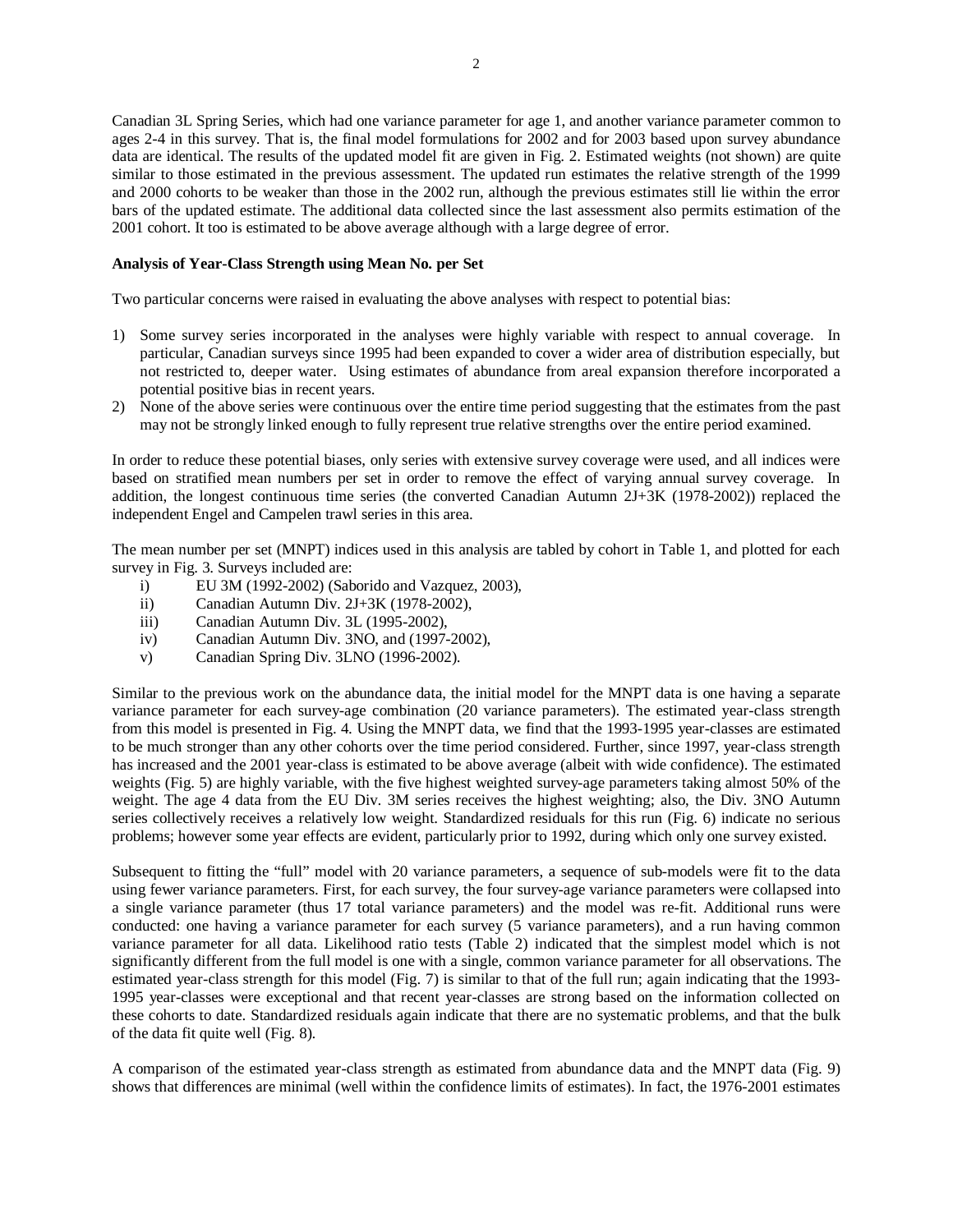of year-class strength from the 2003 abundance run (updated version of 2002 assessment model) and the final MNPT run have a correlation coefficient of  $0.986$  ( $p \ll 0.0001$ ).

The estimated relative strength of early cohorts (pre-1992 for which there is just one survey) relies upon on correct conversion of Engel data to Campelen equivalents. However, the relative strength estimates produced using abundance data use the Engel data without conversion, and given that the agreement between these results is strong, this is not a point of concern.

### **Mortality**

Total mortality (Z) was calculated from the Canadian autumn research vessel data in Div. 2J+3K from 1978-2002 for ages 2 to 13. The results are shown in Fig. 10. A Lowess smoother (tension=1) has been added to the plots to help visualize trends. There was an increasing trend in Z primarily for ages 4 to 11 peaking around the early-1990s. It declined again until about 1995 after which it has been increasing especially for ages 5-9. The 2002 values are about the highest in the series (Fig. 10).

Estimates of relative mortality by cohort were obtained from a multiplicative model using the same data. The following model was used:

$$
log(N_{ikt}) = \tau + \delta_k + (\alpha \delta)_{ik} + \varepsilon
$$

where:  $N_{ik}$  = number at age *i* for *i* = 5 to 14, belonging to cohort *k* in year *t* 

 $\tau$  = intercept  $\delta_k$  = cohort effect  $\alpha \delta_{ik}$  = combined age cohort effect  $\epsilon$  = residuals from the fitted model

The separate slopes parameter estimates  $(\alpha \delta_k)$  were plotted as estimates of average total mortality experienced by a cohort over ages 5-14. There was a significant fit of the model to the data.

Ages 5-14

# $R^2$ =0.92, n=219

| Source               | DF   |         | Type III SS | F-Value | p-value |
|----------------------|------|---------|-------------|---------|---------|
| COHORT               | 31 - | - 31.63 | 1.84        | 0.0087  |         |
| AGE*COHORT 32 818.63 |      |         | 25.58       | 0.0001  |         |

For the model using ages 5-14 there was an increase in mortality for cohorts from 1970 to 1981 followed by a slight decline, particularly for the cohorts of the mid-1980s. All subsequent cohorts experienced high mortality (Fig. 11).

Increasing mortality trends were indicated for the most recent cohorts of the mid-1990s with higher Z values than any others in the series.

## **References**

- Healey, B. P., N. G. Cadigan and W. B. Brodie. 2002. Analysis of pre-recruit data from surveys for Greenland halibut in NAFO Subarea 2 and Divisions 3KLMNO. NAFO SCR. Doc., No 21. Serial No. N4625.
- Saborido, F. and A. Vazquez. 2003. Results from Bottom Trawl Surveys on Flemish Cap in July 2002. NAFO SCR. Doc., No. 42, Serial No. N4860, 41 p.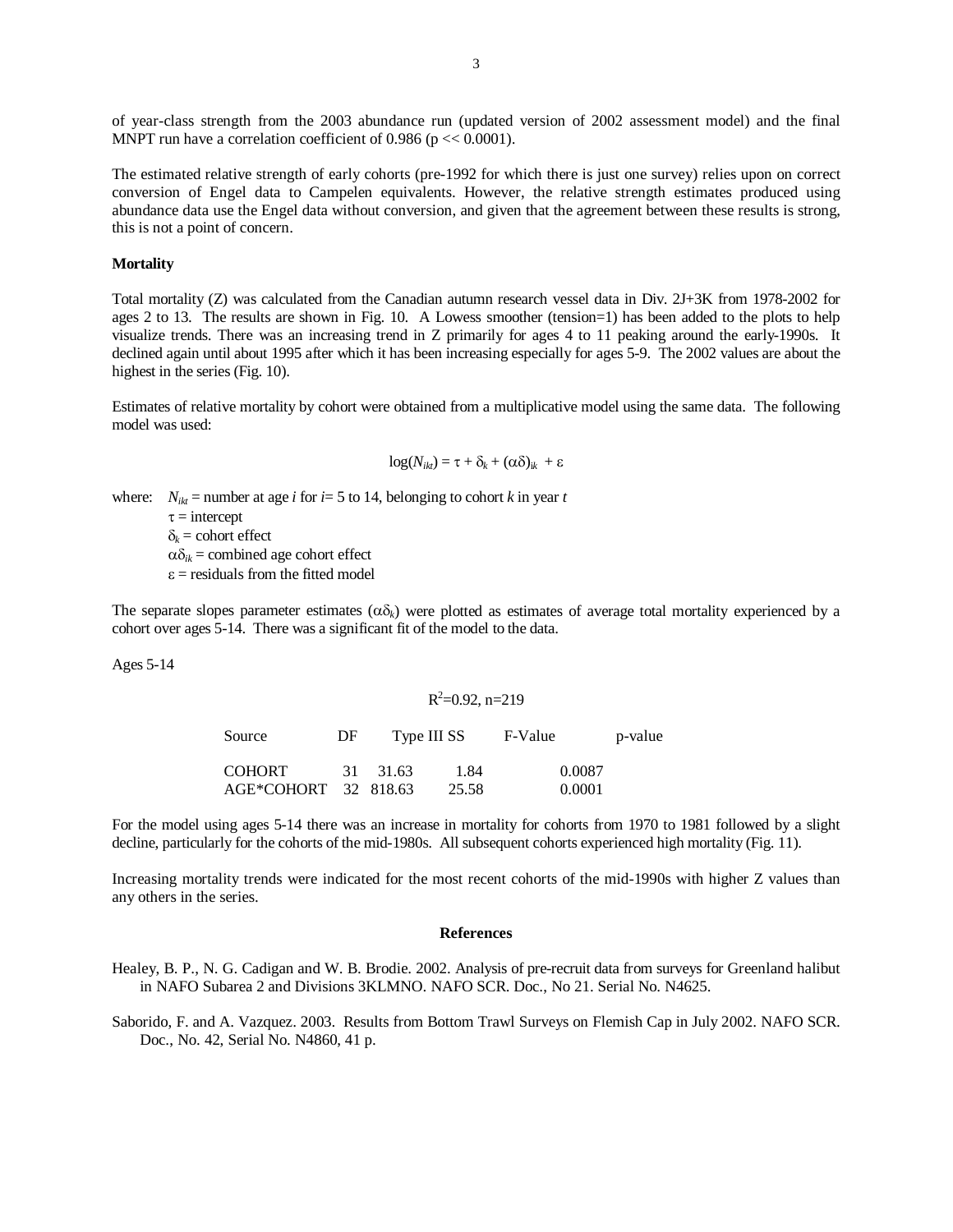| YC   | 1     | $\overline{c}$ | 3     | $\overline{4}$ |
|------|-------|----------------|-------|----------------|
| 1988 |       |                |       | 1.07           |
| 1989 |       |                | 0.36  | 0.708          |
| 1990 |       | 0.99           | 0.748 | 1.523          |
| 1991 | 1.15  | 1.164          | 1.34  | 1.55           |
| 1992 | 1.166 | 0.878          | 1.7   | 2.57           |
| 1993 | 1.032 | 1.74           | 1.9   | 6.41           |
| 1994 | 7.66  | 5.74           | 5.46  | 9.75           |
| 1995 | 3.57  | 2.63           | 6.4   | 8.93           |
| 1996 | 1.98  | 1.58           | 2.37  | 1.75           |
| 1997 | 1.79  | 0.53           | 0.39  | 0.85           |
| 1998 | 0.65  | 0.18           | 1.43  | 1.37           |
| 1999 | 1.99  | 1.04           | 2.01  |                |
| 2000 | 5.17  | 2.04           |       |                |
| 2001 | 2.44  |                |       |                |

Table 1: Mean Numbers per set data used to model YC Strength of Greenland Halibut. i) EU Div. 3M Survey (July; 1992-2002).

ii) Div. 2J+3K Canadian Autumn RV (Campelen or Equivalent; 1978-2002).

| YC   | $\mathbf{1}$ | $\overline{c}$ | 3     | $\overline{4}$ |
|------|--------------|----------------|-------|----------------|
| 1974 |              |                |       | 19.52          |
| 1975 |              |                | 33.37 | 7.154          |
| 1976 |              | 40.24          | 13.47 | 5.582          |
| 1977 | 9.605        | 18.07          | 6.2   | 6.013          |
| 1978 | 10.81        | 6.534          | 15.42 | 10.81          |
| 1979 | 6.775        | 22.99          | 12.78 | 11.41          |
| 1980 | 19.39        | 5.104          | 10.56 | 10.29          |
| 1981 | 4.746        | 4.453          | 9.563 | 6.871          |
| 1982 | 1.657        | 7.114          | 8.712 | 14.64          |
| 1983 | 4.465        | 14.67          | 16.62 | 12.17          |
| 1984 | 24.59        | 13.96          | 29.44 | 17.03          |
| 1985 | 17.21        | 11.21          | 15.04 | 25.22          |
| 1986 | 5.04         | 10.54          | 23.84 | 23.39          |
| 1987 | 8.817        | 12.54          | 9.953 | 13.32          |
| 1988 | 7.095        | 5.26           | 6.076 | 13.59          |
| 1989 | 1.341        | 5.589          | 20.4  | 19.28          |
| 1990 | 13.8         | 23.78          | 64    | 18.9           |
| 1991 | 5.693        | 43.64          | 22.61 | 6.031          |
| 1992 | 8.079        | 21.62          | 15.13 | 9.539          |
| 1993 | 29.79        | 51.1           | 32.01 | 21.13          |
| 1994 | 49.93        | 47.82          | 43.61 | 21.87          |
| 1995 | 98.68        | 58.62          | 31.19 | 28.28          |
| 1996 | 28.05        | 25.07          | 24.07 | 13.2           |
| 1997 | 23.35        | 34.42          | 16.43 | 14.07          |
| 1998 | 15.99        | 21.94          | 17    | 9.679          |
| 1999 | 38.57        | 22.72          | 12.5  |                |
| 2000 | 43.9         | 24.08          |       |                |
| 2001 | 40.67        |                |       |                |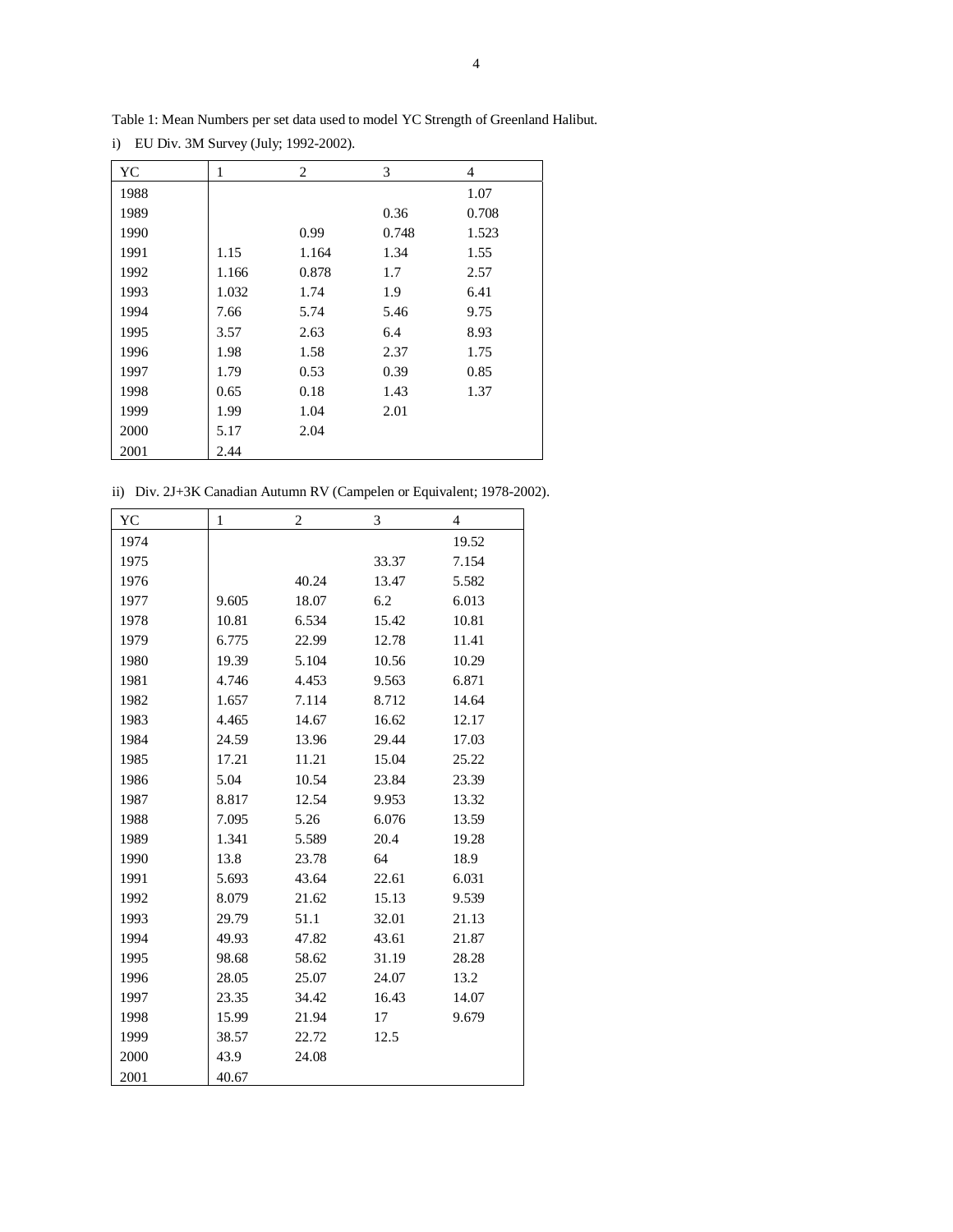iii) Div. 3NO Canadian Autumn RV (Campelen; 1997-2002).

| YC   |       | 2     | 3     |       |
|------|-------|-------|-------|-------|
| 1993 |       |       |       | 2.026 |
| 1994 |       |       | 3.517 | 2.435 |
| 1995 |       | 2.576 | 1.819 | 0.467 |
| 1996 | 0.591 | 0.783 | 0.5   | 0.19  |
| 1997 | 0.363 | 0.201 | 0.058 | 0.343 |
| 1998 | 0.035 | 0.055 | 0.333 | 0.472 |
| 1999 | 0.07  | 0.114 | 0.523 |       |
| 2000 | 0.08  | 0.191 |       |       |
| 2001 | 0.256 |       |       |       |

iv) Div. 3L Canadian Autumn RV (Campelen; 1995-2002).

| YС   |       | 2     | 3     | 4     |
|------|-------|-------|-------|-------|
| 1991 |       |       |       | 0.769 |
| 1992 |       |       | 1.331 | 2.478 |
| 1993 |       | 3.252 | 5.886 | 4.65  |
| 1994 | 4.489 | 4.569 | 4.777 | 5.153 |
| 1995 | 5.259 | 3.68  | 2.686 | 1.485 |
| 1996 | 1.856 | 2.141 | 0.659 | 1.309 |
| 1997 | 1.18  | 0.896 | 0.721 | 1.845 |
| 1998 | 0.108 | 1.853 | 1.159 | 1.545 |
| 1999 | 3.234 | 0.8   | 1.284 |       |
| 2000 | 2.745 | 1.239 |       |       |
| 2001 | 2.402 |       |       |       |

v) Div. 3LNO Canadian Spring RV (Campelen; 1996-2002).

| YC   |       | 2     | 3     | 4     |
|------|-------|-------|-------|-------|
| 1992 |       |       |       | 2.183 |
| 1993 |       |       | 4.599 | 3.227 |
| 1994 |       | 4.241 | 5.16  | 6.186 |
| 1995 | 1.621 | 3.924 | 3.847 | 1.982 |
| 1996 | 1.162 | 0.814 | 1.149 | 1.506 |
| 1997 | 0.22  | 0.552 | 1.068 | 0.676 |
| 1998 | 0.292 | 1.069 | 0.739 | 0.581 |
| 1999 | 0.793 | 0.714 | 0.603 |       |
| 2000 | 0.565 | 0.572 |       |       |
| 2001 | 0.642 |       |       |       |

Table 2: Likelihood ratio tests.

| Null Model*                    | <b>Test Statistic</b> | df | p-value |
|--------------------------------|-----------------------|----|---------|
| Common vp for 2J3K_F_MNPT only | 2.9948                | 3  | 0.3924  |
| Common vp for 3L_F_MNPT only   | 6.6300                |    | 0.0847  |
| Common vp for 3NO_F_MNPT only  | 0.8567                | 3  | 0.8359  |
| Common vp for 3LNO_S_MNPT only | 0.2892                | 3  | 0.9620  |
| Common vp for EU_3M_MNPT only  | 3.8842                | 3  | 0.2742  |
| One vp for each survey         | 13.16571              | 15 | 0.5895  |
| Common vp                      | 29.52546              | 19 | 0.0582  |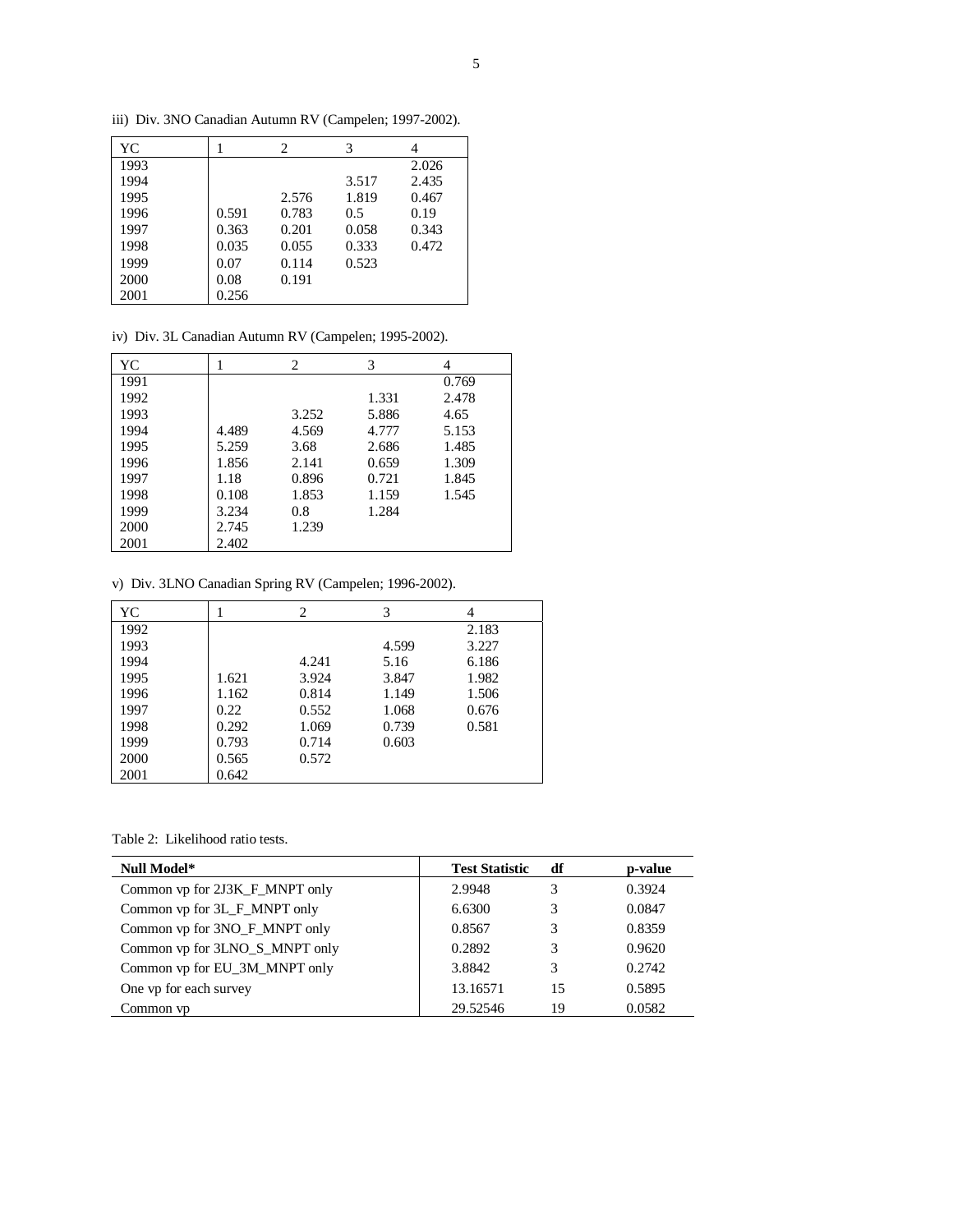

Fig. 1. Estimate of year-class strength (+/- 2 SE's) from the final 8 variance parameter model in the 2002 assessment, based on survey abundance data.



Fig. 2. Estimate of year-class strength from 8 variance parameter model for 2003 assessment using survey abundance data. The dashed line is the estimate from the 2002 assessment. The error bars (+/- 2 SE's) pertain to the updated (2003) run.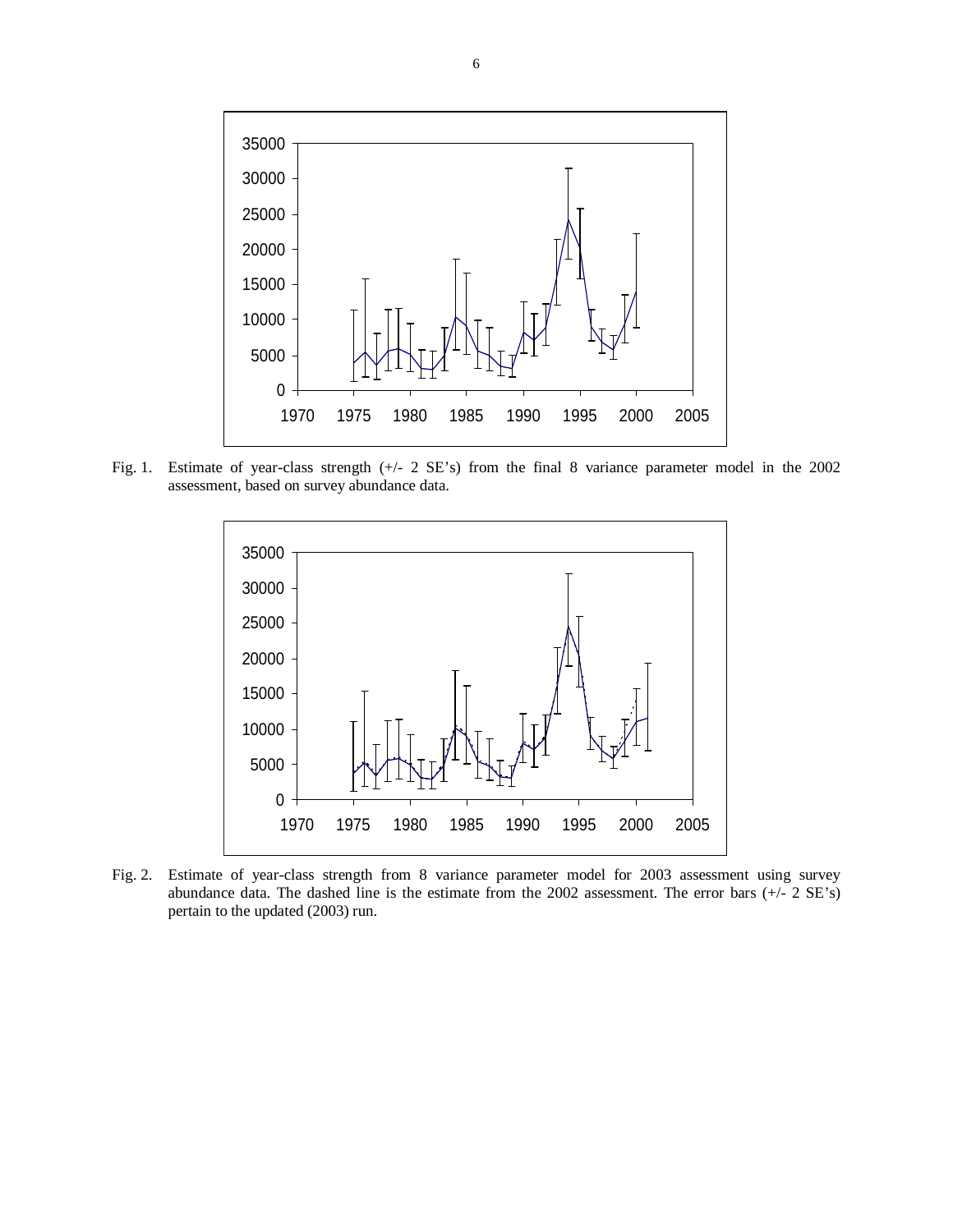



Div. 2J+3K Canadian Autumn Series



Fig. 3. MNPT Index Data, by cohort, for Greenland Halibut in SA2 & Div. 3KLMNO.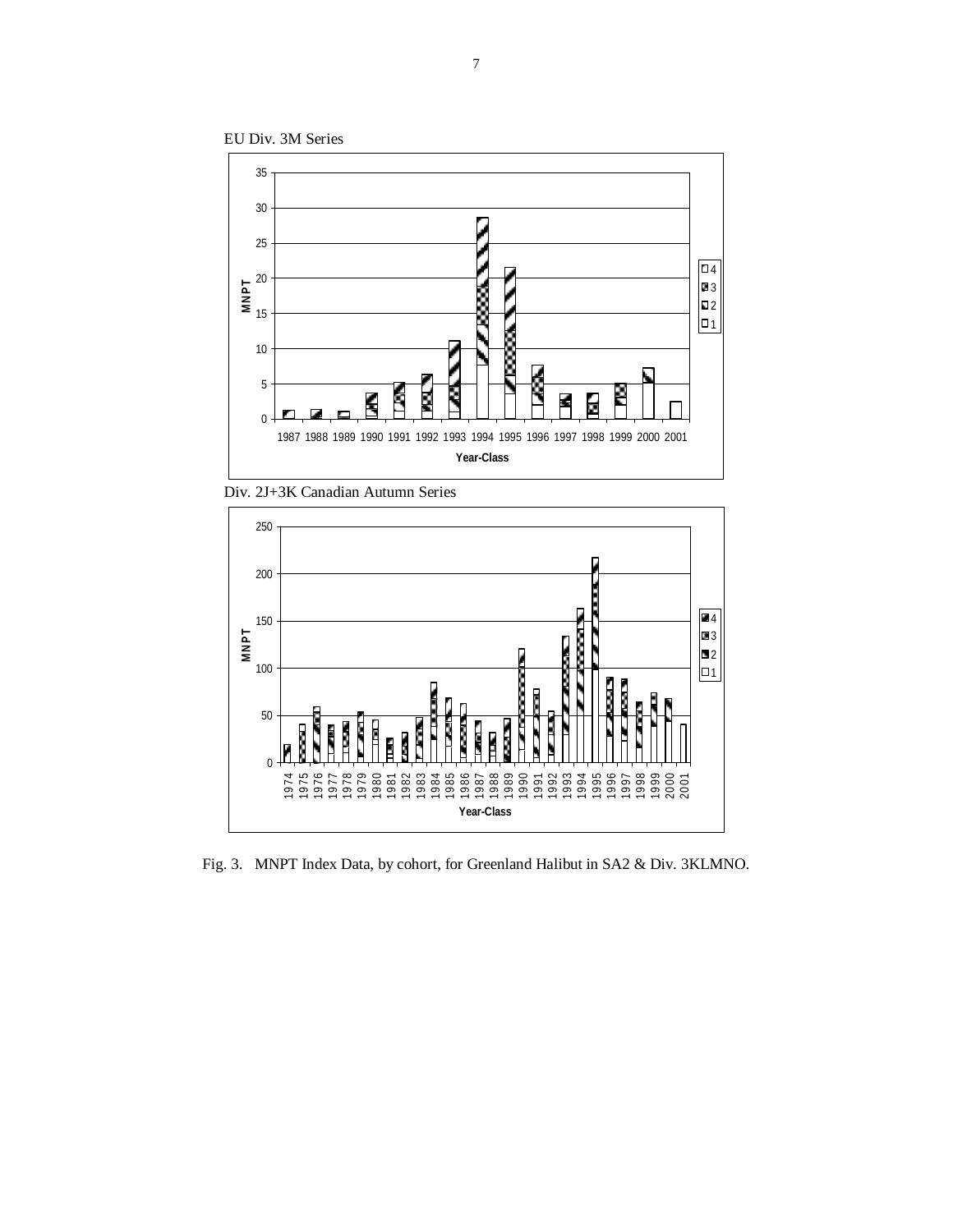

Div. 3NO Canadian Autumn Series

Div. 3L Canadian Autumn Series



Fig. 3 (cont.).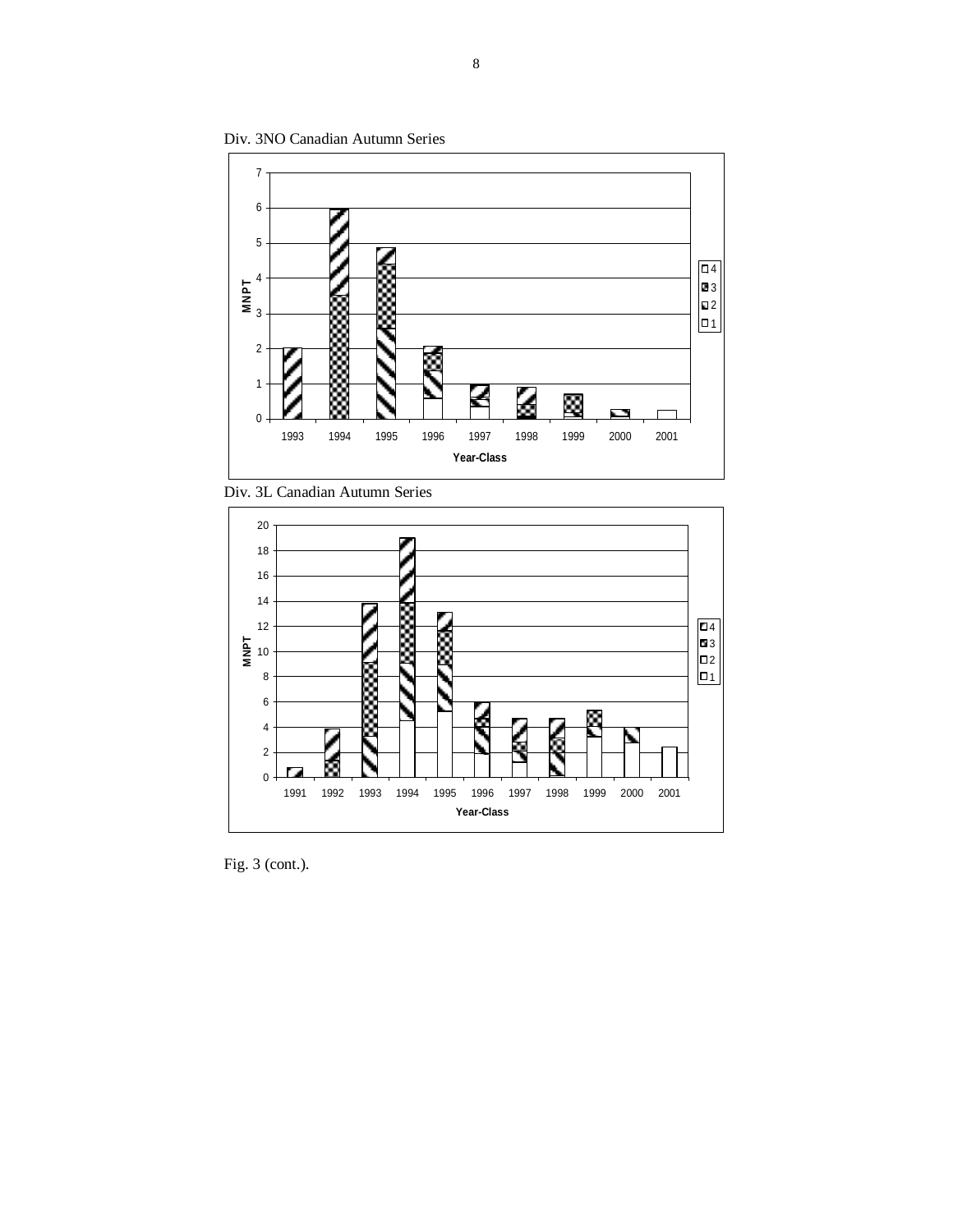

Div. 3LNO Canadian Spring Series

Fig. 3 (cont.).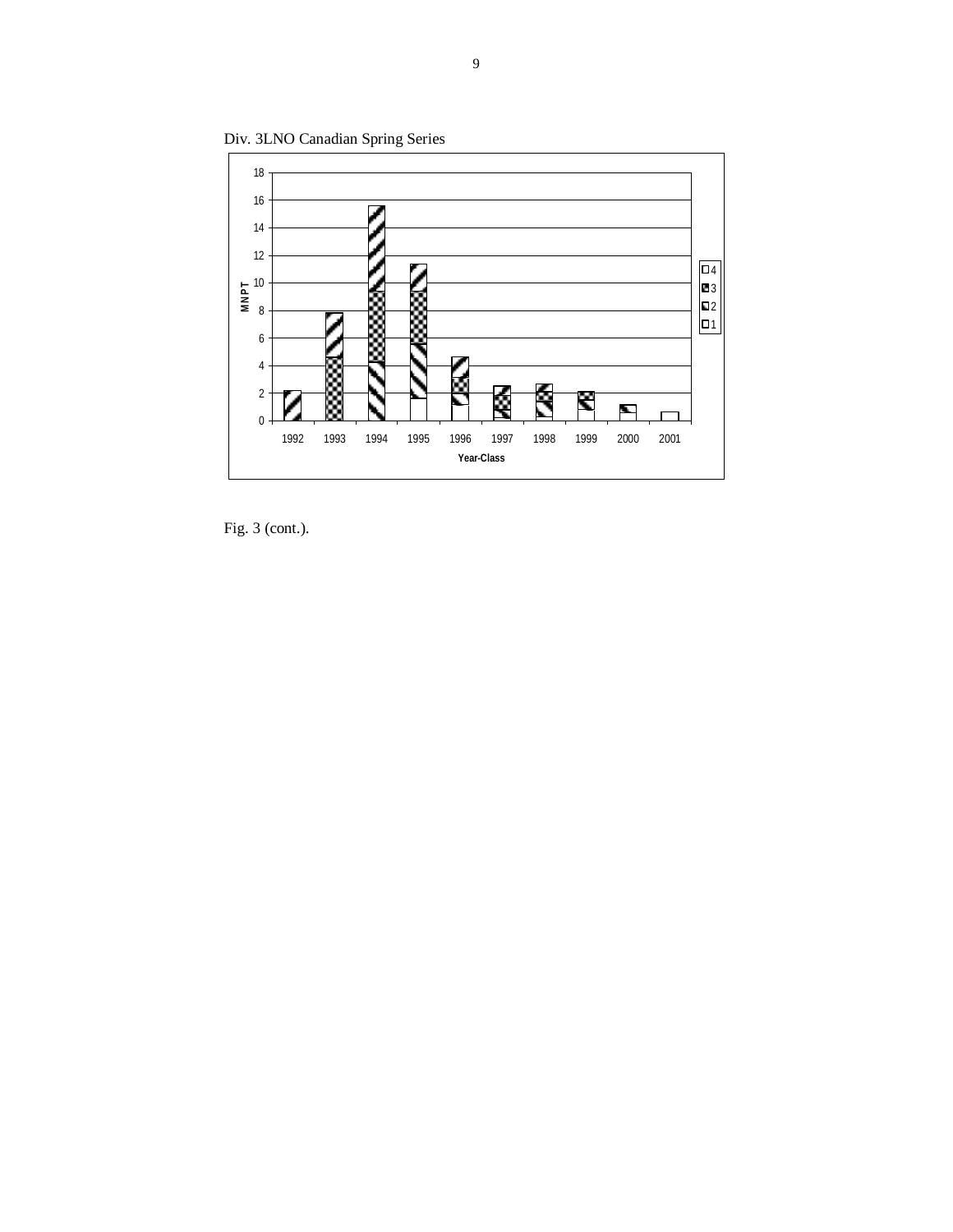

Fig. 4. Estimate of year-class strength using MNPT survey data (+/- 2 SE's). Each index has a distinct variance parameter; total of 20 variance parameters (5 "surveys", 4 ages each).



Fig. 5. Estimated weights for the full model run using MNPT survey data.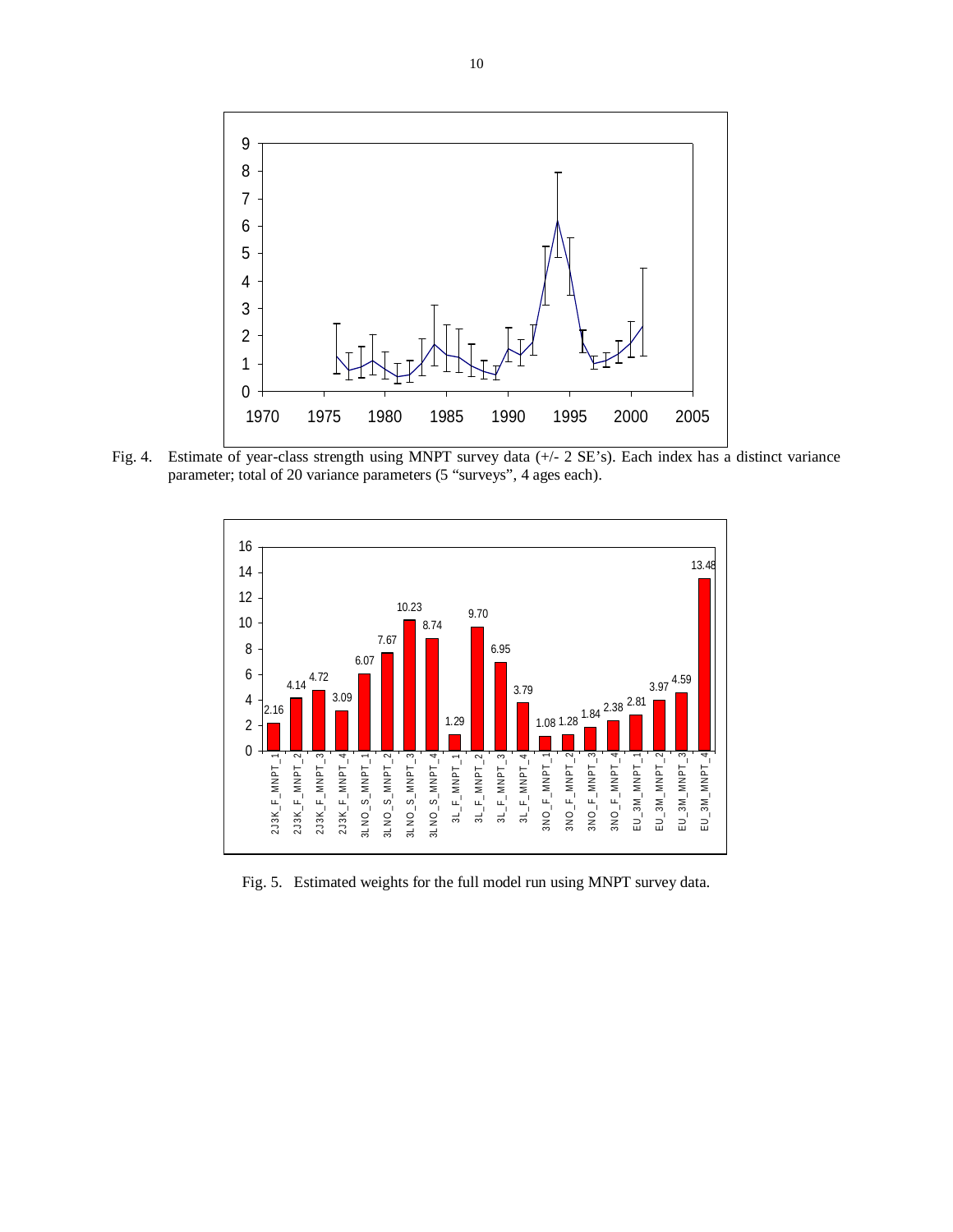

Fig. 6. Standardized Residuals for full model using MNPT survey data.



Fig. 7. Estimate of year-class strength using MNPT survey data (+/- 2 SE's). Indices have a common variance parameter (equal weighting). The estimated year-class strength for the full model is presented for comparison.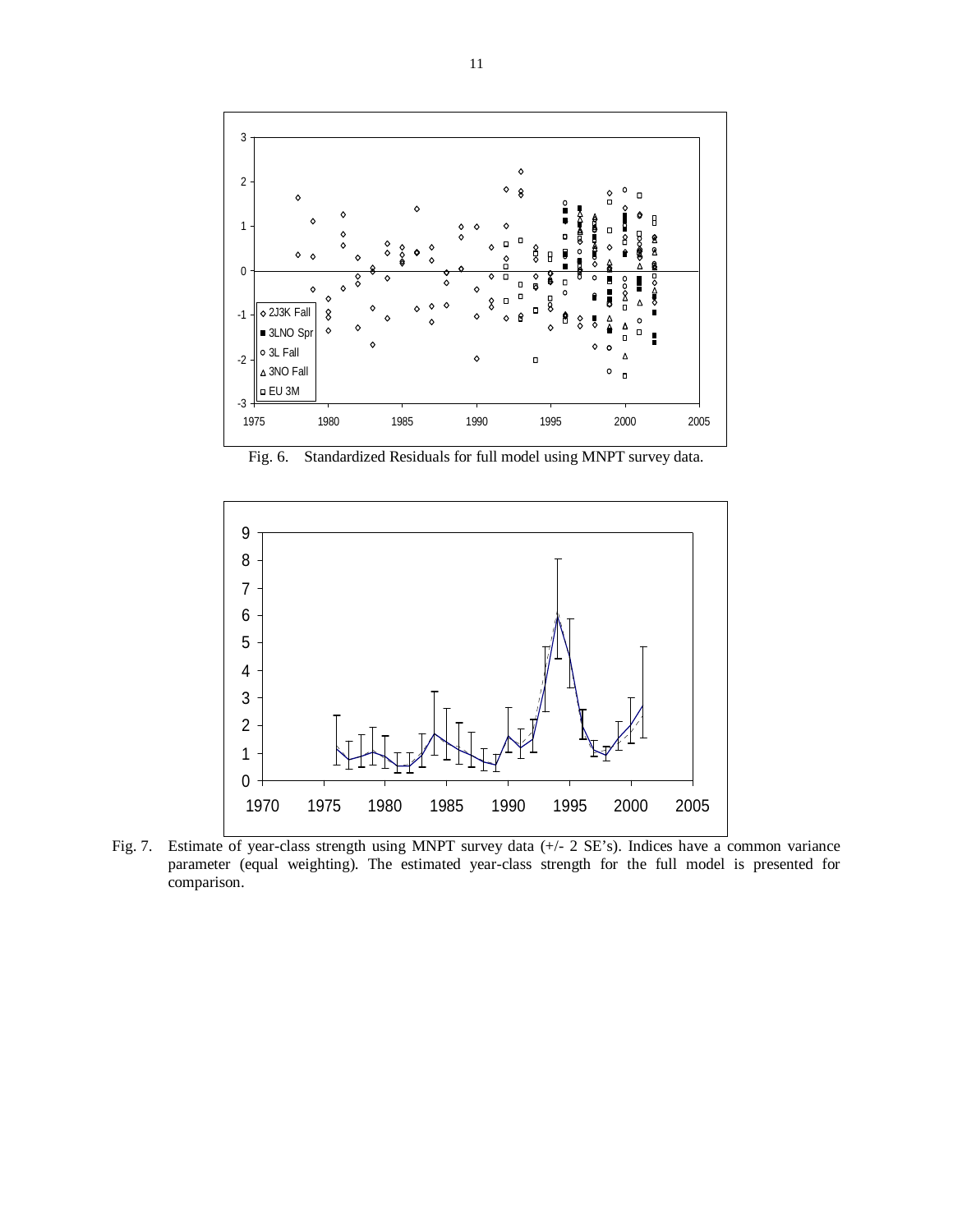

Fig. 8. Standardized Residuals for final model using MNPT survey data.



Fig. 9. Comparison of last year's estimated year-class strength ("2002 Final Run (Abun.)"), an update of last year's model ("2003 Abun. Updated Run") and the final MNPT estimate ("2003 MNPT Fit").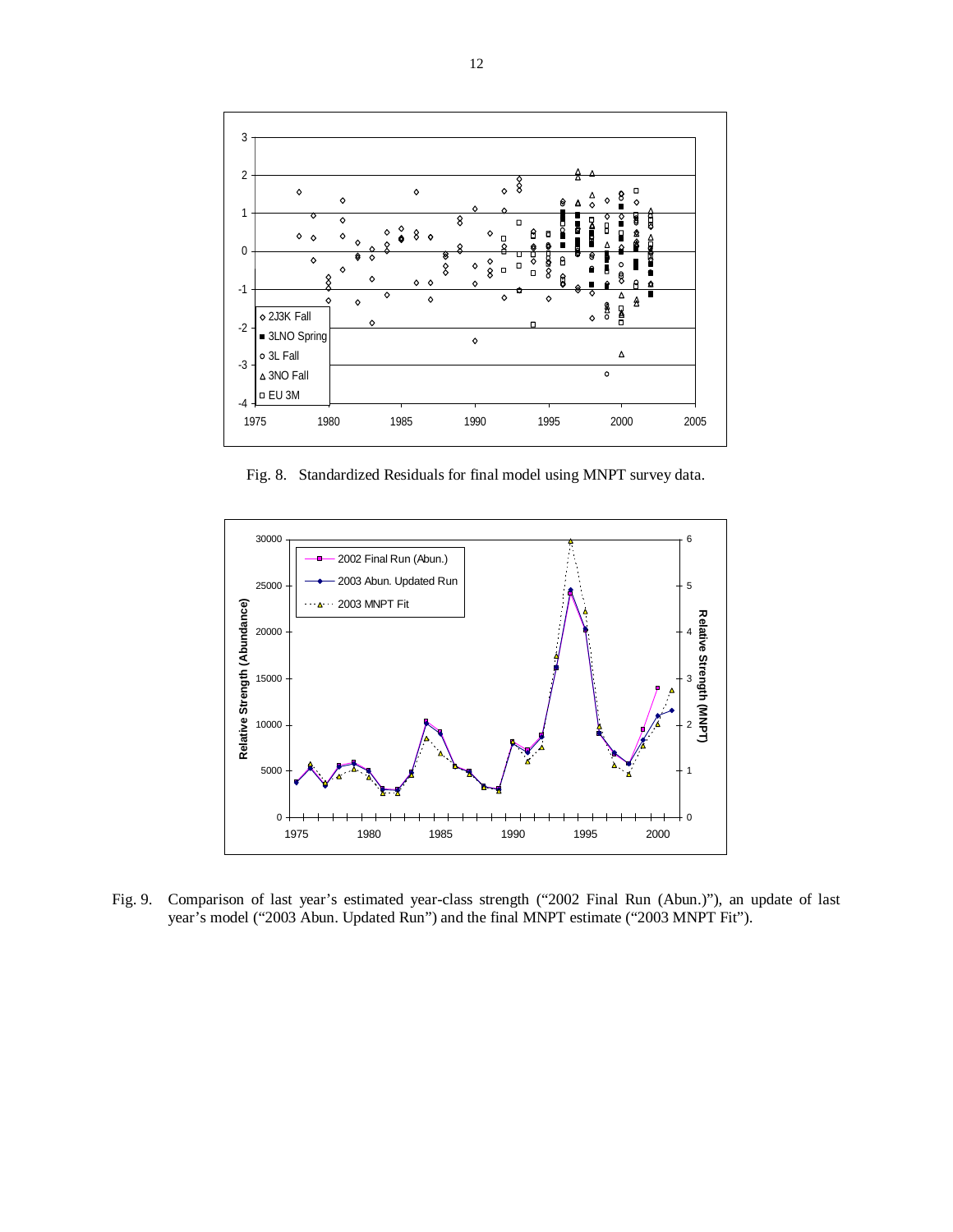

Fig. 10 Total mortality estimates at age for Greenland halibut ages 2-13 from Canadian fall surveys in Div. 2J3K conducted during 1978-2002.